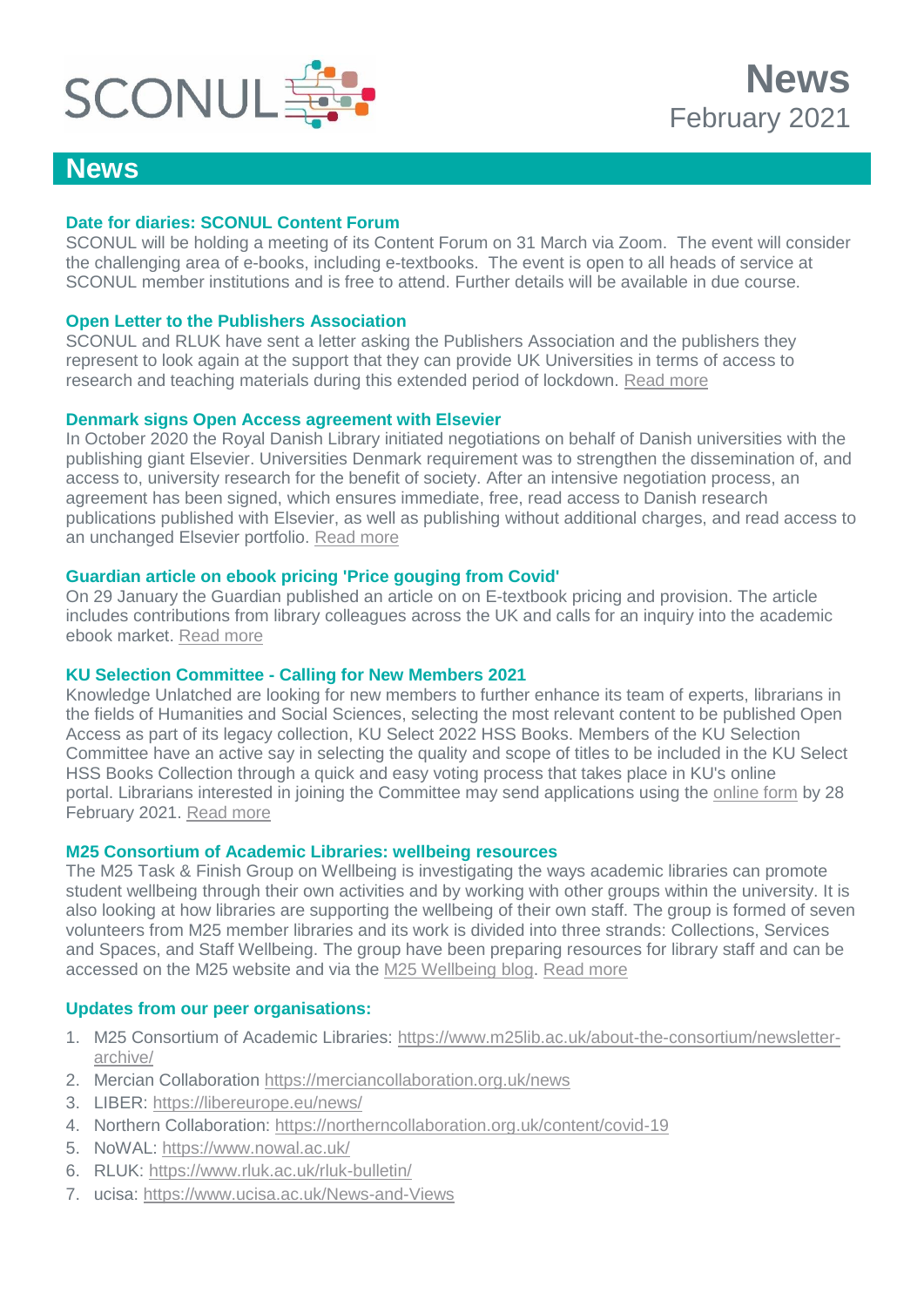# **Appointments and job opportunities**

If you have moved to a new role or institution or have any senior job opportunities that you would like us to include, please e-mail [SitMui.Ng@sconul.ac.uk.](mailto:SitMui.Ng@sconul.ac.uk)

#### **Vacancy: Research Data Specialist, University of Glasgow**

University of Glasgow are seeking a Research Data Specialist. The post holder will contribute to the Digital Curation Centre (DCC)'s research development and service delivery. This will include running events/workshops, conducting investigative studies and developing a range of guidance resources, tools and training in relation to Research Data Management, Open Science, FAIR data and digital curation. Work will be delivered in collaboration with the core team spread across two sites and external project and consultancy partners globally. **Closing date 21 February** [Read more](https://my.corehr.com/pls/uogrecruit/erq_jobspec_version_4.jobspec?p_id=045565)

#### **Vacancy: Senior Assistant Archivist (Digital), University of Glasgow**

University of Glasgow are looking to appoint a Senior Assistant Archivist (Digital). The post holder will manage and develop Archives & Special Collections (ASC) digital preservation services, providing expert professional advice, and ensuring the long-term preservation and accessibility of ASC born digital collections. **Closing date 21 February** [Read more](https://my.corehr.com/pls/uogrecruit/erq_jobspec_version_4.jobspec?p_id=047868)

#### **Vacancy: Assistant Archivist and Records Manager: Brunel University London**

Brunel University London Library Services is looking for an Assistant Archivist and Records Manager to join its Records, Archives & Special Collections (RASC) team to help manage the full life cycle of Brunel's institutional records and archives. The post holder will be responsible for managing the University Records Centre on a day to day basis, along with reviewing and developing retention schedules, running the enquiry service, managing the transfer of records from departments across campus as well as ensuring records are confidentially destroyed in line with agreed retention periods and processes. **Closing date 28 February** [Read more](https://careers.brunel.ac.uk/vacancy/assistant-archivist-and-records-manager-10676-437180.html)

#### **Vacancy: Deputy Director of Libraries, University of Nottingham**

University of Nottingham are seeking to appoint a Deputy Director of Libraries. The Deputy Director of Libraries will work closely with the Director of Libraries to help lead and continue to grow and shape the future direction of the Libraries department. The post holder will be actively involved with the development of strategy and business planning, with responsibility for leading and delivering departmental programmes and projects, as well as core operational aspects of the service. **Closing date 28 February** [Read more](https://www.nottingham.ac.uk/jobs/currentvacancies/senior-appointments/deputy-director-libraries/deputy-director-of-libraries.aspx)

#### **Vacancy: Service Development Manager, King's College London**

King's College London are looking for a Service Development Manager to join their newly formed team working across Libraries & Collections to drive continual improvement and development in services. The post holder will be engaged in the creation and promotion of tools and frameworks to support Libraries & Collections in the delivery of service design and development making them more effective and consistent in their delivery of improvement. The post is based at the Maughan Library (near Chancery Lane) but will work across our multiple central London sites and will start predominantly from home. **Closing date 28 February** [Read more](https://jobs.kcl.ac.uk/gb/en/job/015484/Service-Development-Manager)

#### **Vacancy: Library Quality Manager, King's College London**

King's College London are looking for a Library Quality Manager to support the delivery of quality frontline services in a sector-leading Higher Education library, committed to continuous improvement. The post holder will play an essential role in ensuring a consistently high standard of service is maintained across the division, acting as a point of contact with Senior Management, Libraries & Collections teams and other stakeholders. **Closing date 28 February** [Read more](https://jobs.kcl.ac.uk/gb/en/job/015405/Library-Quality-Manager)

#### **Vacancy: Learning and Teaching Librarian, Open University (Maternity Cover)**

The Open University are searching for a qualified librarian who will support learning and teaching activities, including the development of students as independent learners. The post holder will work in collaboration across the OU's Learner and Discovery Services portfolio to support the growing digital capabilities agenda and integrate Library content systematically into the curriculum. **Closing date 5 March** [Read more](http://www.open.ac.uk/about/employment/vacancies/learning-teaching-librarian-18071)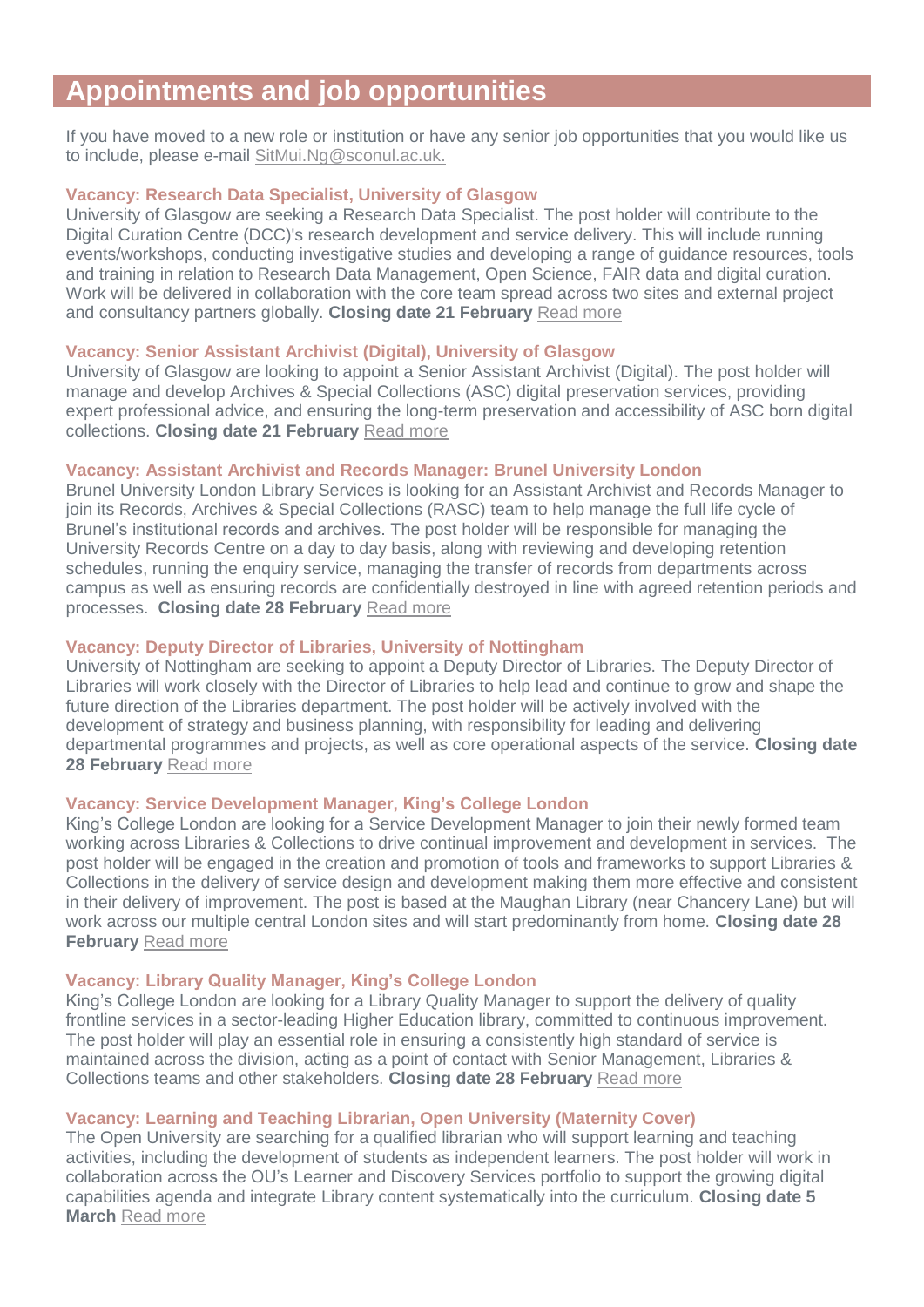#### **Vacancy: UMASCS Librarian, University of Reading (Maternity cover)**

University of Reading are seeking a Library professional to join the University Museums and Special Collections Services, part of University Library and Collections Services. The post holder will be responsible for the day-to-day management and administration of the UMASCS Library Service as a maternity cover as part of a job share. They will deliver high quality support for teaching, learning and research. They will supervise library staff and contribute to the integrated Special Collections Service as part of its management team. **Closing date 7 March** [Read more](https://jobs.reading.ac.uk/displayjob.aspx?jobid=7541)

## **Resources**

Below is a list of [resources for SCONUL members dealing with Covid-19.](https://www.sconul.ac.uk/page/resources-for-sconul-members-dealing-with-covid-19) If you would like SCONUL to include any resources that may be of interest to members, please email [sitmui.ng@sconul.ac.uk](mailto:sitmui.ng@sconul.ac.uk)

#### **Current COVID resources**

- Government guidance for English universities on Covid-19 (updated 11 February): [https://www.gov.uk/government/publications/higher-education-reopening-buildings-and](https://www.gov.uk/government/publications/higher-education-reopening-buildings-and-campuses/higher-education-reopening-buildings-and-campuses)[campuses/higher-education-reopening-buildings-and-campuses](https://www.gov.uk/government/publications/higher-education-reopening-buildings-and-campuses/higher-education-reopening-buildings-and-campuses)
- The Welsh government guidance for higher education: [https://gov.wales/guidance-higher-education](https://gov.wales/guidance-higher-education-keep-wales-safe-covid-19)[keep-wales-safe-covid-19](https://gov.wales/guidance-higher-education-keep-wales-safe-covid-19)
- The Scottish government's guidance for higher and further education institutions and student accommodation providers to help reduce the spread of Covid-19 (updated 10 February): [https://www.gov.scot/publications/coronavirus-covid-19-universities-colleges-and-student](https://www.gov.scot/publications/coronavirus-covid-19-universities-colleges-and-student-accommodation-providers/)[accommodation-providers/](https://www.gov.scot/publications/coronavirus-covid-19-universities-colleges-and-student-accommodation-providers/)
- The Scottish government: College and university returns postponed: <https://www.gov.scot/news/colleges-and-university-returns-postponed/>
- SAGE Advice, Mitigations to Reduce Transmission of the new variant SARS-CoV-2 virus SAGE-EMG, SPI-B, Transmission Group, 23 December 2020: [https://assets.publishing.service.gov.uk/government/uploads/system/uploads/attachment\\_data/file/94](https://assets.publishing.service.gov.uk/government/uploads/system/uploads/attachment_data/file/948607/s0995-mitigations-to-reduce-transmission-of-the-new-variant.pdf) [8607/s0995-mitigations-to-reduce-transmission-of-the-new-variant.pdf](https://assets.publishing.service.gov.uk/government/uploads/system/uploads/attachment_data/file/948607/s0995-mitigations-to-reduce-transmission-of-the-new-variant.pdf)
- Jisc's report on the response to COVID-19 and the future of digital learning and teaching: <https://www.jisc.ac.uk/reports/learning-and-teaching-reimagined-a-new-dawn-for-higher-education>
- Public Library News article *[The third lockdown: damned if you do ..?](https://www.publiclibrariesnews.com/)* that includes a link to a list of public libraries and what services they are offering in the current lockdown: [https://www.publiclibrariesnews.com/about-public-libraries-news/coronavirus-public-library-ideas](https://www.publiclibrariesnews.com/about-public-libraries-news/coronavirus-public-library-ideas-and-responses/when-and-how-will-public-libraries-reopen-in-england)[and-responses/when-and-how-will-public-libraries-reopen-in-england](https://www.publiclibrariesnews.com/about-public-libraries-news/coronavirus-public-library-ideas-and-responses/when-and-how-will-public-libraries-reopen-in-england)

#### **SCONUL services during the pandemic**

- The SCONUL Access Scheme is suspended until further notice, in line with Government guidelines. The SCONUL Access form has been disabled on our website to prevent new applications being made during this period. SCONUL has produced a note which sets out the current position and would be grateful if members could share this with staff and students including using the text for your website if appropriate. If you receive any queries from students about the scheme, please direct them to our website [https://www.sconul.ac.uk/sconul-access.](https://www.sconul.ac.uk/sconul-access)
- The SCONUL office remains open, albeit virtually, and we are working as normal. Students or staff ringing the office or contacting us by email will have their enquiries dealt with in the usual way.
- All events this academic year (2020-21) will held virtually and we will be bringing members together to discuss their response to the immediate crisis and to look at the longer-term impacts and the community's response
- We continue to provide our support for our deputies and directors' groups, SCONUL Mentoring and other services. Please feel free to contact us as usual.